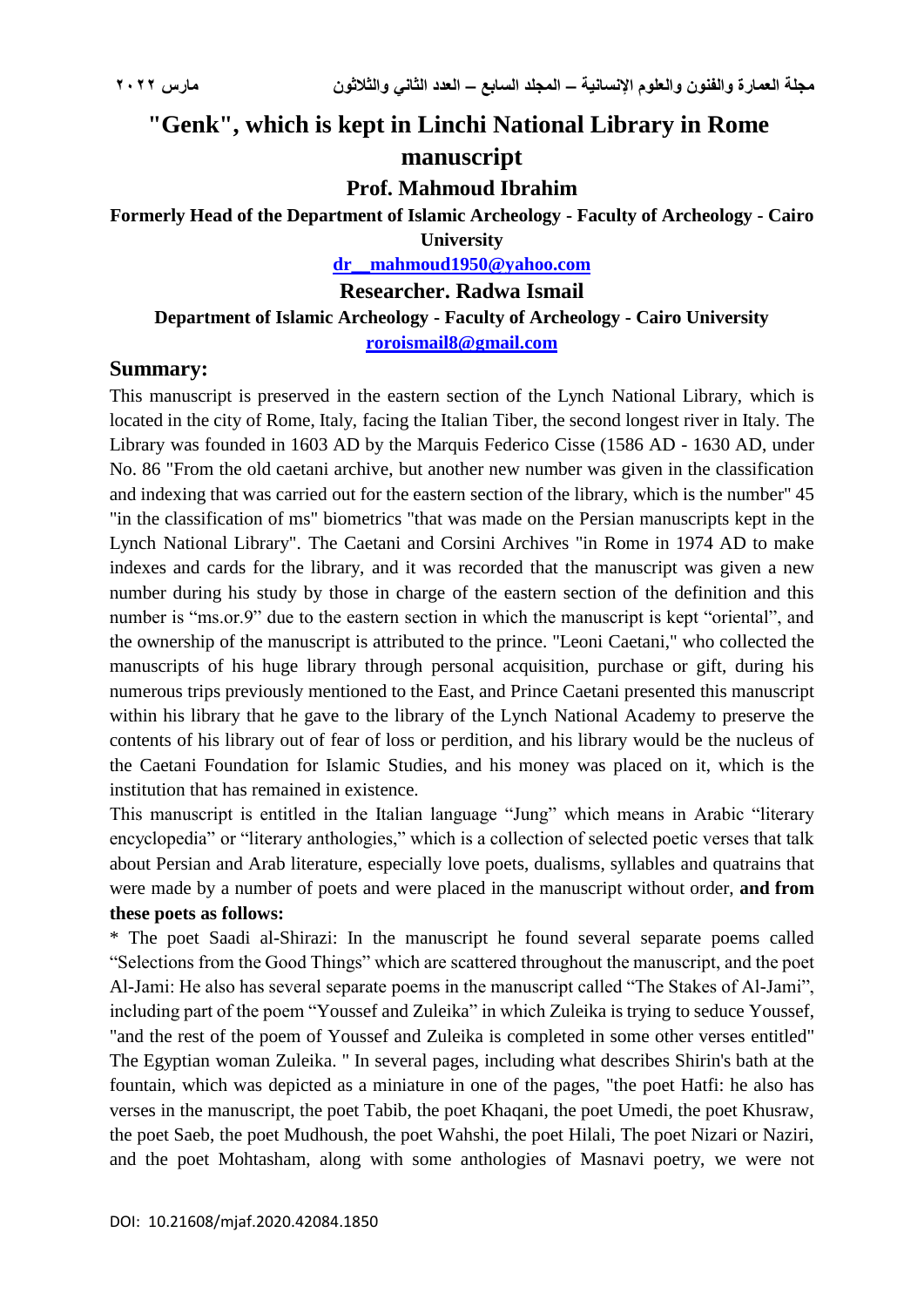successful in knowing their owner, although all the miniatures in the manuscript were intentionally signed in the back of them.

\* The manuscript lacks the conclusion that was lost which was to determine its end, and it lacks some pages. It is enveloped in oriental binding of black leather. The paper that contains the writings and miniatures is made of bright white paper. The manuscript contains 199 sheets of paper numbered with a stamp machine in an opposite direction to the main writings and miniatures.

\* The manuscript is small in size and its implementation adopts a rectangular horizontal design. The design of these manuscripts has spread in Iran, and the writings and lines inside it take a horizontal form, so it is called a (ship) manuscript, which means "rectangular or elongated in strength. This type of manuscript has a long structure with thin leaves surrounded by a frame." A doctrine that opens from the short side, and this form was used to write poetic systems, anthologies, or literary excerpts since the fifteenth and sixteenth centuries AD in Shiraz. Its small size is evident from the measurement of its lengths, as it is a rectangle whose lengths are 6,7 "x 15" wide, written in Ten lines in glossy black Chicasta calligraphy, the headings and the introduction of the paragraphs are written in red. The writings and miniatures are (11) miniatures executed in full pages inside a frame in a gilded inner frame and an outer blue frame of length 5 cm x 11.2 cm. The manuscript is topped by a red frame with a golden background. \* Although the manuscript lacks the conclusion, it can be traced back to the first half of the nineteenth century AD, but through the study and translation of the pages of the manuscript that could be translated, a calendar was found written in the last paper in the manuscript, Folio 199, in which the date of completion of this work is clear. 18 Jumada al-Akher 1254 AH / December 8, 1838 CE, but there is no signature of the scribe, bearing in mind that the writing style indicates the validity of the existing date and its relevance to the time period in which the Chicasta script was used.

### **The manuscript miniatures dealt with a number of pictorial topics, written in its entirety from these topics:**

**1- Religious topics** that contain depictions of the prophets and dervishes: the religious topics that the Iranian artist were able to touch through were the drawings of the prophets whose faces cover the artists with a veil or a scarf to depicting the prophets bare-faced without a veil like the image of our master Youssef in the Zuleika campus among Egyptian women (Plateau No. 6), and the picture "Youssef and Zuleika talking in the room of the seventh house" Plateau No. 7, where our master Joseph is depicted without a scarf, while we find drawings of dervish and hermit subjects in the manuscript's miniatures in an image entitled "Sheikh San'an Shepherd of the old pigs and little boys who wears European clothes (plateau No. 2), where we find depictions of an old hermit in the first picture taking care of pigs for a young Christian woman. **2- Emotional topics:** The Iranian photographer tried to highlight the emotional aspects in the pictures of his manuscript, including what represents the natural worldly love or the tangible sensual love between a man and a woman and is symbolized by frank flirtation, such as the image of "King Khusraw watching Shirin while she is bathing" (Plateau No. 3) and in a picture that expresses the occurrence of pleasure Sensuality after the two lovers got married and obtained their desires to enjoy the charms of his beloved and obtain his desire from them. The pictorial scene is represented in the image of "two lovers drinking wine in a concert" plateau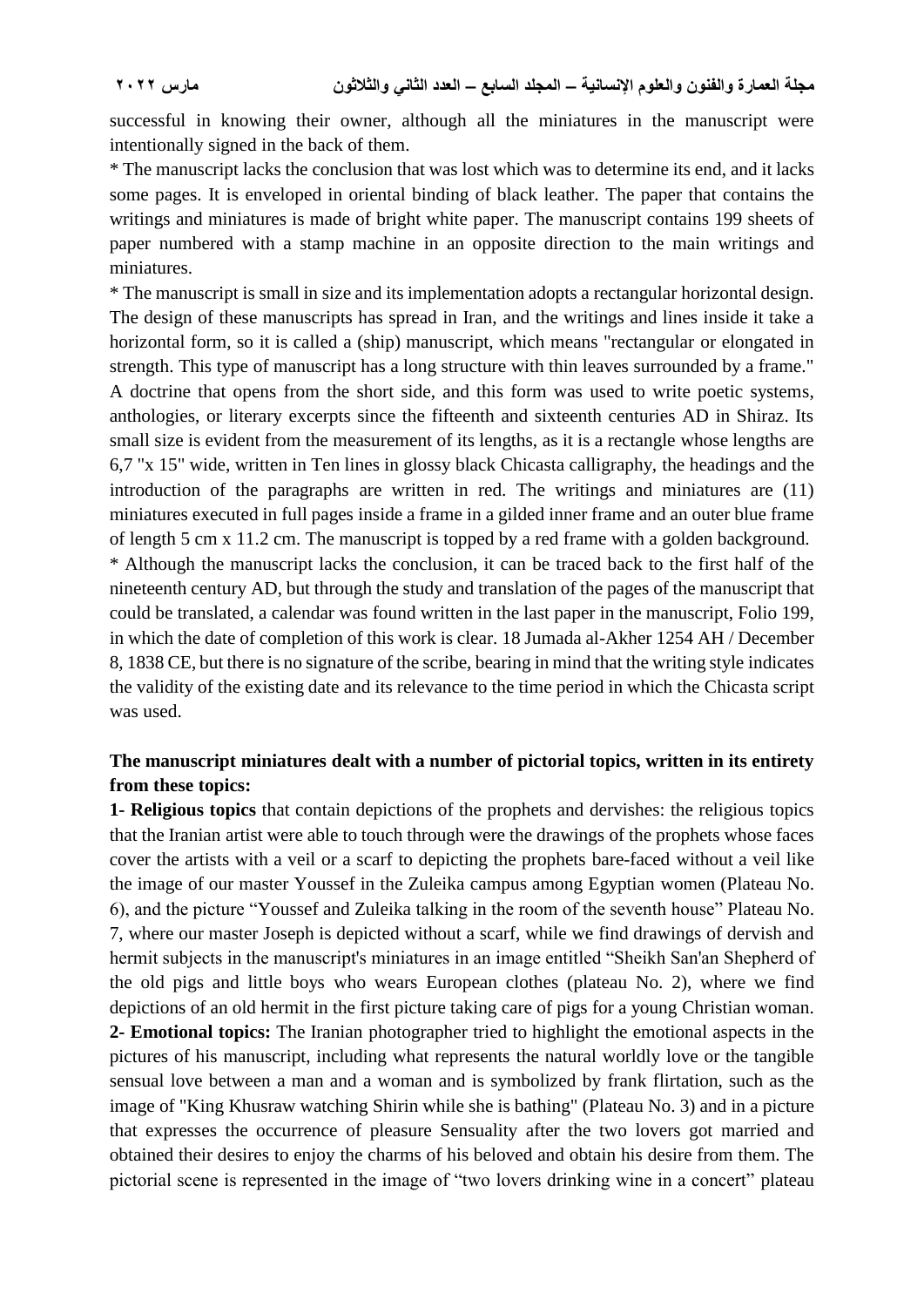No. 4, and in the Al-Mourada event, which was executed with the image of "Youssef and Zuleika talking in the room of the seventh house" (Billboard No. 7) where we find Zuleika trying to entice Youssef on his own behalf to obtain her lust and extinguish the flame of her love for him in a sensual and tangible way, and in (Plateau No. 2) titled Sheikh San'an, the old pig shepherd and the little Christian boy who wears European clothes, the appearance of the bare-chested woman may have been expressed by the photographer to embody the lust that the sheikh misses and looks forward to, while it is high and far from him, so he tries to reach it and he is ready to sacrifice anything in order to satisfy his desire.

As for - platonic love: platonic love is a strong emotion that the lover desires to love his beloved and seeks favor with her connection, but it diminishes for him to look at the sensual pleasures in order to acquire human meanings and an artistic color and by which the lover transcends the circle of his fleeting material abundance. This is a picture of Sherine visiting Farhad over Mount Beeston (plateau No. 5), which dealt with the virgin love of Farhad, who loved Sherine so much and carved her image on Mount Piston, and whose love ended with his suicide to meet her in the other world.

As for the divine love of the Sufi: Sufi poets, especially Persians among them, came to the introduction of the glorification of human love and considered it the beginning of reaching the divine love, while they differed in knowing the types of this love, or the love that leads to reaching the divine love, is it physical worldly love or is it pure virgin love? The meaning was handed over to God, which was influenced by the Iranian photographer and interacted with it and executed it in his miniature from a manuscript of Jane in the image of (Youssef and Zuleika talking in the room of the seventh house) (plateau number 7), so the scene is nothing but a scene of sensual love that transferred to the love of God after that, and a picture of "Two lovers drinking wine in a concert" Plateau No. 4 of the same manuscript emerges through drinking wine, which is a symbolic sign of Sufism that it is a metaphysical wine that comes from love, cups in the hands of the lovers, and the image of our master Yusuf in the Zuleika campus among Egyptian women (plateau No. 6) Where we find that the photographer succeeded in showing our master Youssef in the form of the drinker who drinks wine for women to reach drunkenness, which is nothing but love. Love is drunk, the owner of it wakes up only by watching his beloved, and this is what the Sufis also supported in the story of "Sheikh Sanaan" (Raq painting 2) Where Sufism interprets this story by the struggle between two forces, namely the power of love and the strength of belief and the test of which two forces will nullify the other, and the Sufi symbolic significance is evident in the image that represents (King Khusraw and watches Sherine while she is bathing) (Plateau No. 3) for this picture that looking at a woman as a mirror that reflects in its features some of the overflow of divine beauty, and the significance of the image can also express the negligence of a person and his pursuit of his desires, so that his eyes had a veil that prevents him from recognizing the truth, Almighty and Sublime, and the photographer succeeded in expressing the moral significance through the attendant who tries to cover the body of Sherine with a piece of cloth, to explain her chastity and modesty.

Among the pictorial themes of emotion are the themes of amazement that can be noticed when performing her miniatures, influenced by the pattern of placing the fingers on the lips as a sign of wonder and amazement in the manuscript of Jane's Portrait (King Khusraw watching Shirin while she is bathing) (Plateau No. 3) in which Khosrow is shown placing his right-hand finger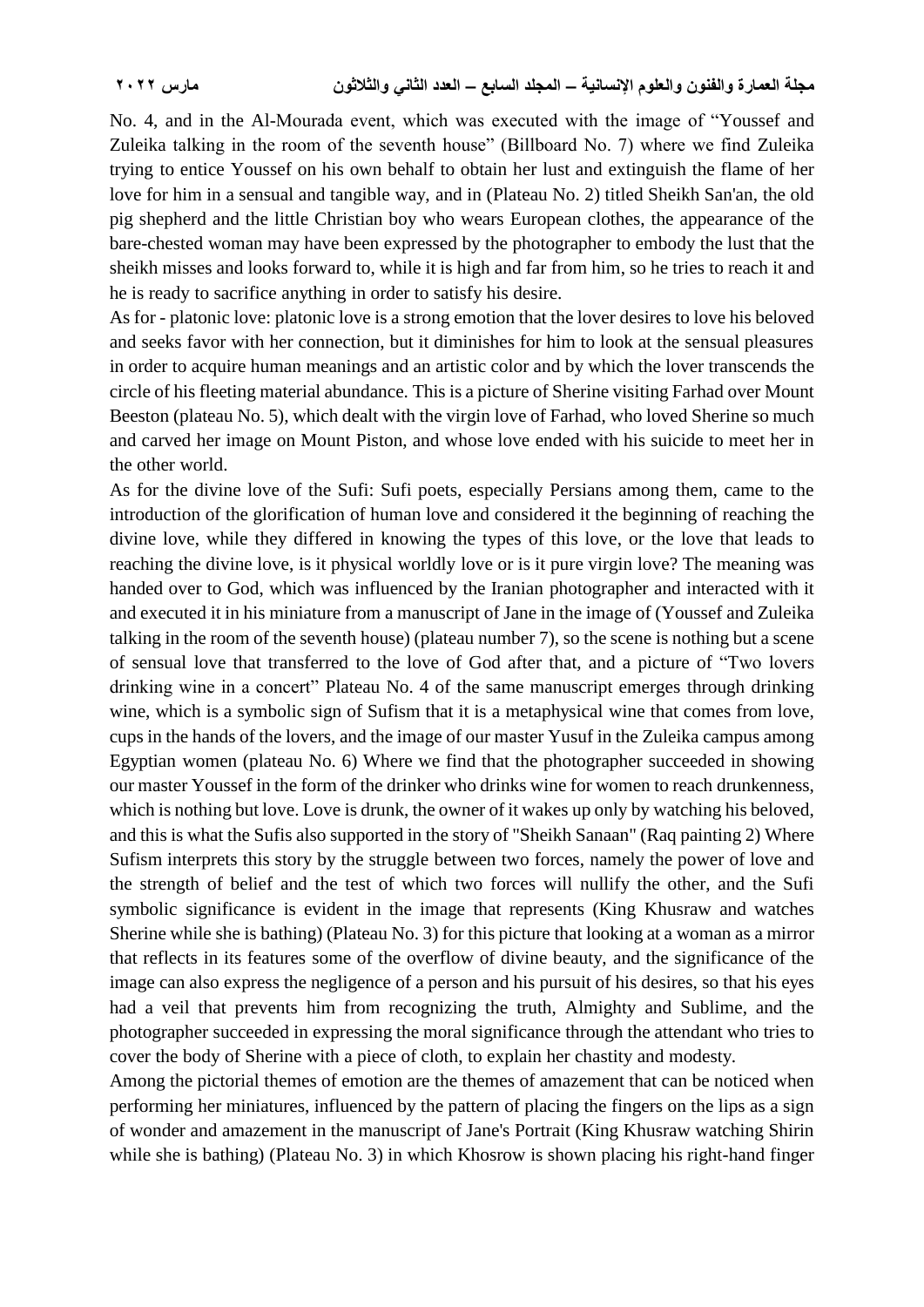on his mouth as an indication of a joy, and he was amazed by the charms of Sherine while she was bathing.

3- **Topics of a bloody nature**: There are many topics of a bloody nature in the depictions of the Janj manuscript miniatures, including the topics of hunting and their implementation on the pictures of Islamic manuscripts, which are especially due to the pure Sasanian influences due to what they have in the hearts of the Persians to ancient Sasanian stories that express the realism of his modern environment, which he lives in, which appears in the picture (King Bahram Ghor inflicting a wild donkey in the sight of the mistress, his temptation) (Plateau No. 1).

**4- Topics of the royal court:** they are the aristocratic topics, including themes of music, and drinking: where we find some scenes of rapture implemented inside the royal palaces, represented in the drawings of female musicians while they tap musical instruments such as the drum and tambourine, reclining on a pillow, an example of this is the picture (two lovers drinking alcohol on one of them, the concerts held in the campus) (Plateau No. 4)

**5- Topics of daily life:** among them some aspects of daily life that indicate the presence of women and their important role in tribal life organized by the manuscript poetry, where we find some pictures in which one of the women's jobs was found in the image (the madman sharpens food from one of the tents and is followed by a herd of animals) (Painting No. 8), in which we find two women sitting in front of the tents to take in, and behind them one of the female servants to serve them.

Also, some daily scenes appeared that are closely related to normal human life, including peasants, while they are paving and tilling the land or cultivating, and some of them graze his animals or practice the trade profession as a shepherd's job that the Iranian photographer has implemented in the image of (Sheikh Sanaan, the shepherd of the old pigs and the little Christian boy) (Painting No. 2).

### **The most important results of the study:**

• Weighting the percentage of the date of the manuscript miniatures to the Qajar school, although the manuscript lacks the conclusion, but the study and translation of the pages of the manuscript that could be translated found that the calendar in the last paper in the manuscript shows that the completion of this manuscript was dated back to 18 Jumada al-Akher 1254 AH / 8 December 1838 AD but there is no signature for the person who copied the manuscript.

• This date goes back to Sultan Muhammad Shah Qajar, the third ruler of the Qajar state who ruled Iran from 1834 CE to 1848 CE. By order of the Shah himself, or one of his sons, to please the Shah and appease him, which can be seen through the implementation of a portrait of Sultan Fateh Ali Shah on a hunting trip through a picture of Bahram Gur hunting a deer with his charm, painting No. 46, but the manuscript was finished after the death of Fateh Ali Shah.

• The emergence of the ingenuity of the Qajari photographer in how to implement his miniature drawings on a very small area, which is the specific area within the golden frame for the implementation of miniatures, in the style of the Qajar school. Almond, heavy black eyebrows and wavy and empty locks of hair, and a black dot placed on the cheeks, the Qajari artist was keen to add natural colors to the drawings of his people, with attention to the rules of shadow and light, and to shed light on the features of human miniatures, where features and eyes appear bright expressive, give it intense realism as a result of European influence in addition to the depictions of sitting positions between one and a half (Sasanian session) and the kneeling